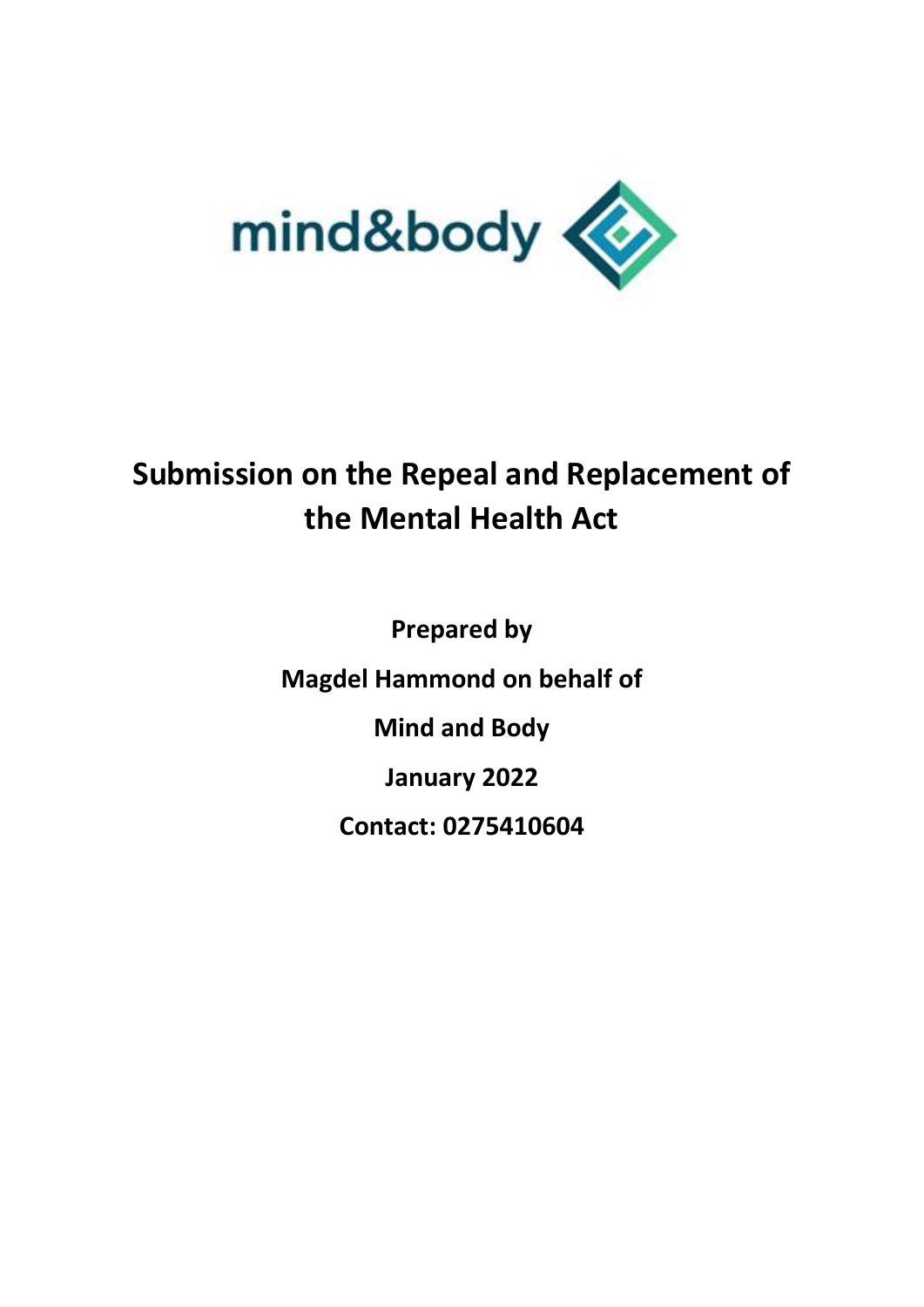#### **Who are we?**

Mind and Body is a national organisation, focused on the delivery of peer support and advocacy services for people who experience mental distress, internalized stigma, prejudice, and discrimination. We also offer consultancy services that support the growth and development of peer services and lived experience thought leadership.

As an organisation we support and work to amplify the worldview of the many unique communities we are of service to across Aotearoa New Zealand. One of our strategic objectives is to support the full participation of people as citizens of their communities, with the strong connections and a sense of belonging that would make this possible.

This submission is informed by the voices of the people who work for, with and alongside Mind and Body.

## **Introduction**

In health care, the area of mental health care is the only area where forced treatment has been the norm and one where when individual choice around treatment conflicts with the perceptions and choices of others, be that psychiatrist or whānau, the choices of the individual are overridden with "Treatment Orders.".

Whilst the motivation for using the Mental Health Act is usually construed by those who apply it, as preventing harm, the voices of people who have been subjected to this practice refute such claims. The mere act of being "sectioned" or placed under the Act has been described as traumatizing, harmful and degrading.

Mental health legislation has been used for decades as a means of control, particularly in cases of perceived risk. The use of legislation in the care and protection of people who live with acute mental distress has impacted most aspects of mental health care - from compulsory care in the community to compulsory inpatient surveillance and care.

The link between psychiatry and law has created what we see as an unwelcome dynamic within mental health care. This dynamic perpetuates coercive and medicalised practices and ultimately does not support the building of relationships of trust, which creates a safe and therapeutic milieu. (Gilbert, Rose & Slade, 2008).

#### *"My experience of being placed under the Act has left me feeling less human"*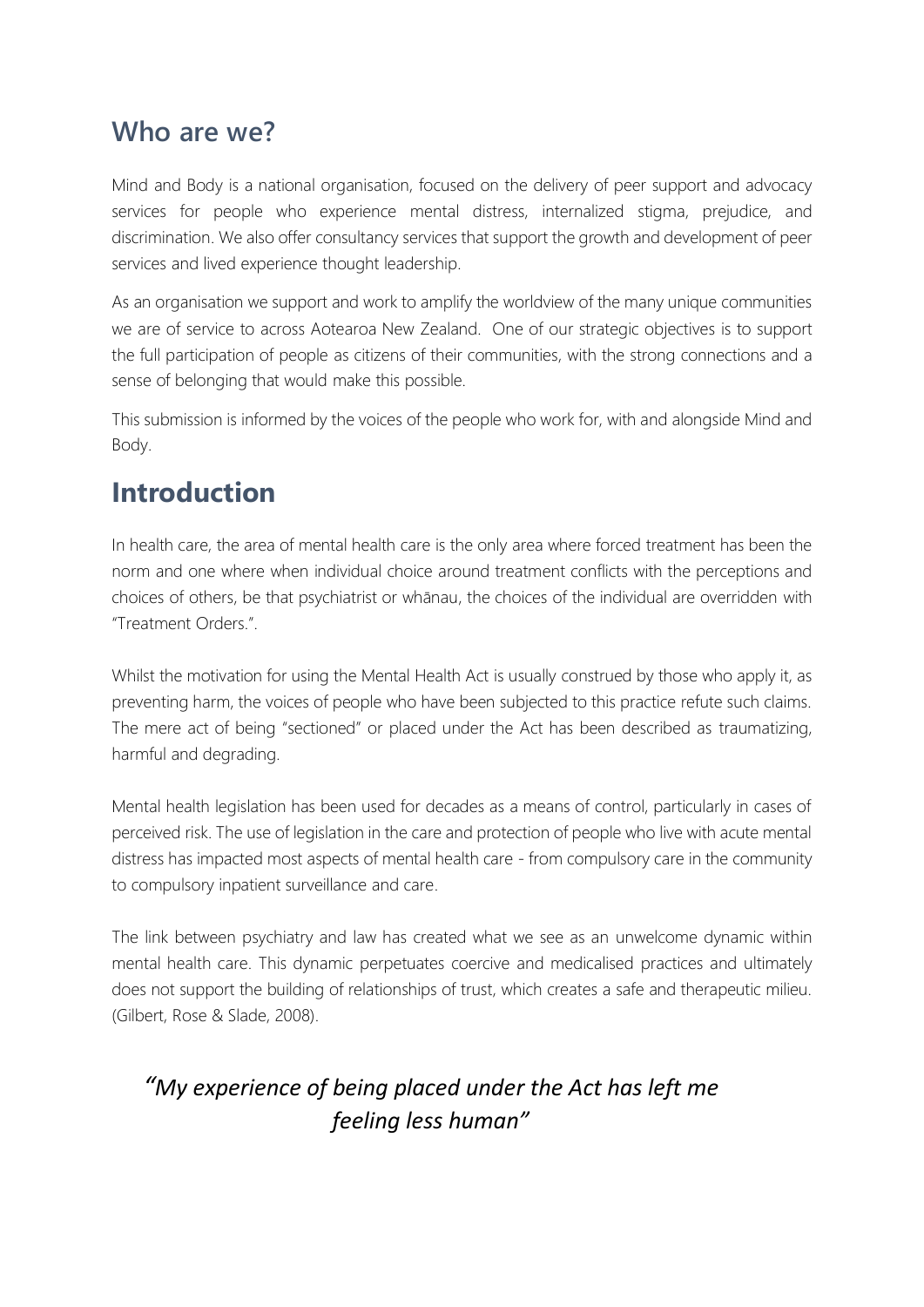People who live with significant mental distress deserve to be treated with respect, compassion, and generosity; they deserve to experience treatment and care within trusting relationships that are free from coercion and support people's self-determination.

## **Te Tiriti o Waitangi**

Mind and Body is a Tangata Tiriti organization. We will not speak on behalf of Māori and raise our concerns based on our experiences as an organization working alongside Māori.

Our experiences and observations are that Māori experience discriminatory practices under the Mental Health Act, perpetuating health inequities, human rights breaches and the erosion of tino rangatiratanga. The ongoing use of a medical model, westernized approaches that do not accommodate te ao Māori and in fact often cause harm, is not acceptable and needs to be addressed with urgency.

Our perspective is that the application of Te Tiriti o Waitangi extends to ensuring equitable health and wellbeing outcomes for Māori, and to foster tino rangatiratanga. We support every effort that will ensures Te Tiriti o Waitangi principles underpin all systems, processes and legislative requirements relating to Māori health and wellbeing.

From our perspective, whānau-centred approaches, and approaches that allows for the incorporation of te ao Māori and tikanga Māori in legislation, are essential. We believe legislation itself needs to support ways to do things differently as we do not believe that we will see adequate changes to systemic processes unless the law explicitly requires this, and intentionally incorporates Māori principles, values, and practices.

### **The Purpose of Mental Health Legislation**

According to a study self-stigma, associated stress and a reduced empowerment from coerced treatment predicted a poorer quality of life and lowered people's self-esteem. (*Rusch, Muller, Lay, Corrigan et al 2014)*

Involuntary treatment is stated to be used to prevent the risk of someone harming themselves or others. Studies have clearly shown that [predicting someone's risk](https://themighty.com/2018/09/suicidal-getting-help/) as is an inaccurate and inexact practice. In the current system, it makes sense for doctors and therapists to err on the side of caution, but there is a strong chance for the breakdown of trust between the mental health professional and person if they are forced into compulsory treatment of any nature, ultimately causing more harm.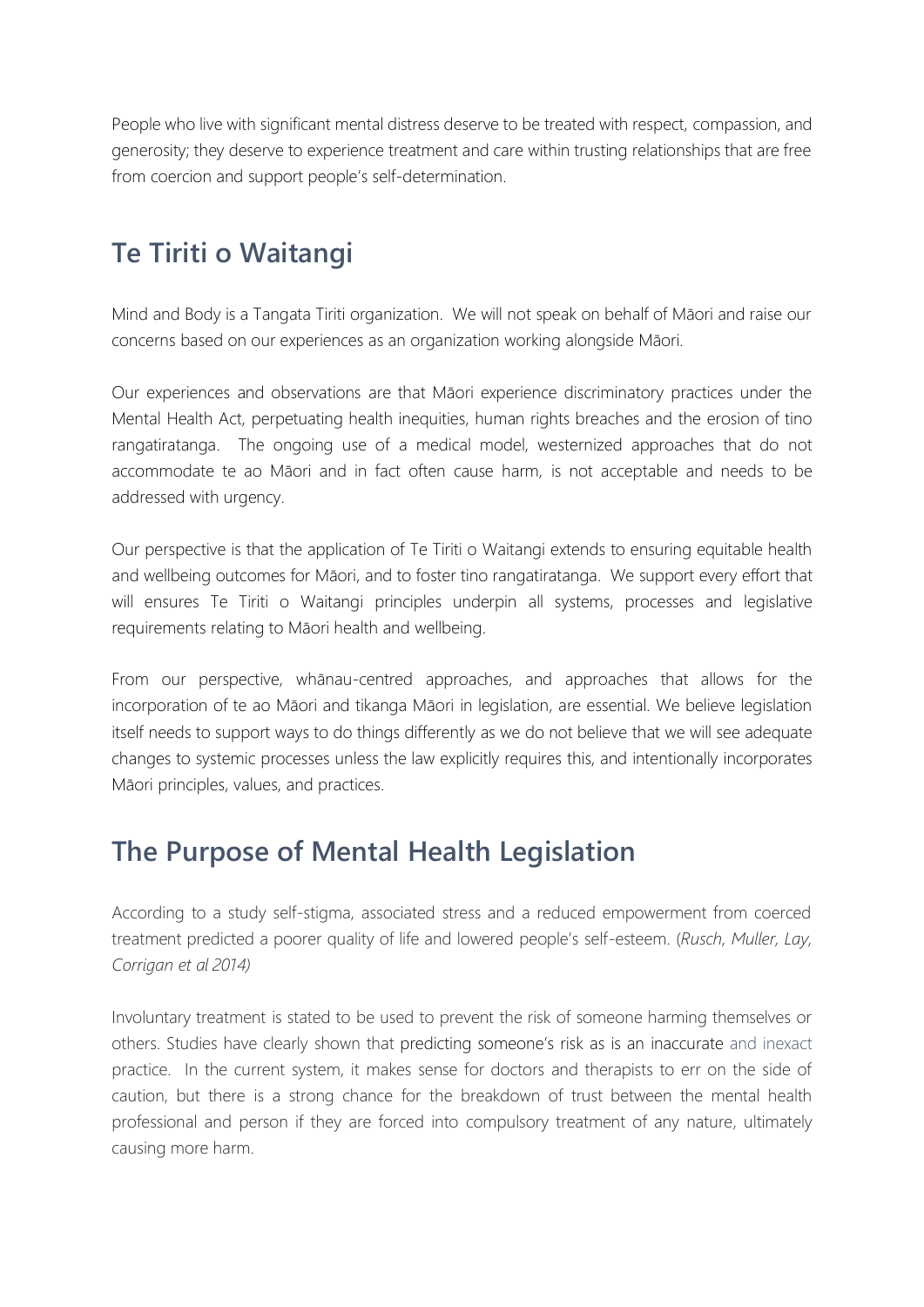We believe mental health legislation should be focused on the protection of the legal and human rights of the people who live with mental distress. Only second to this should be the interest of the public.

We see the current application of mental health legislation as harmful to relationships and eroding the use of relational care strategies in mental health treatment, care, and support.

As an organization we support the exploration of having no compulsory treatment in Aotearoa and therefore removing the Mental Health Act in its current form.

The Trieste model of no restraint, focusing on a move from a clinical model based on treating illness to a wider approached focused on fostering belonging and social inclusion has been evidenced to work – fewer than 10 in a 100,000 of the population received a compulsory treatment order, and usually for only 7-10 days*. (Compendium Report: Good Practices in the Council of Europe to promote voluntary measures in Mental Health, 2021)*

We would be supportive of exploring how mental health legislation can instead be focused on the provision of services, optimized systems and processes which encourage health care strategies focused on building holistic wellbeing through strong relationally focused approaches, devoid of harmful power dynamics.

We would want to see legislation, systems, and strategies that

- ✓ Are free from coercion or compulsion, seclusion, and restraint, prioritizing the respectful treatment of people with significant mental health concerns, without recourse to incarceration in the health or justice systems
- $\checkmark$  Are mana enhancing and upholding people's human rights
- ✓ Are firmly grounded in a sound, evidence based public health approach focused on prevention, early intervention, prevention of premature death, and growing healthy whānau and communities.
- ✓ Allow people pathways of accessing treatment, care and support that address their cultural and whānau needs
- ✓ Do not traumatize parties nor perpetuate prejudice, stigma, or discrimination, or reduce people's mana
- ✓ Support relational treatment, care, and support approaches that are focused on recovery and wellbeing, and uphold relational safety first and foremost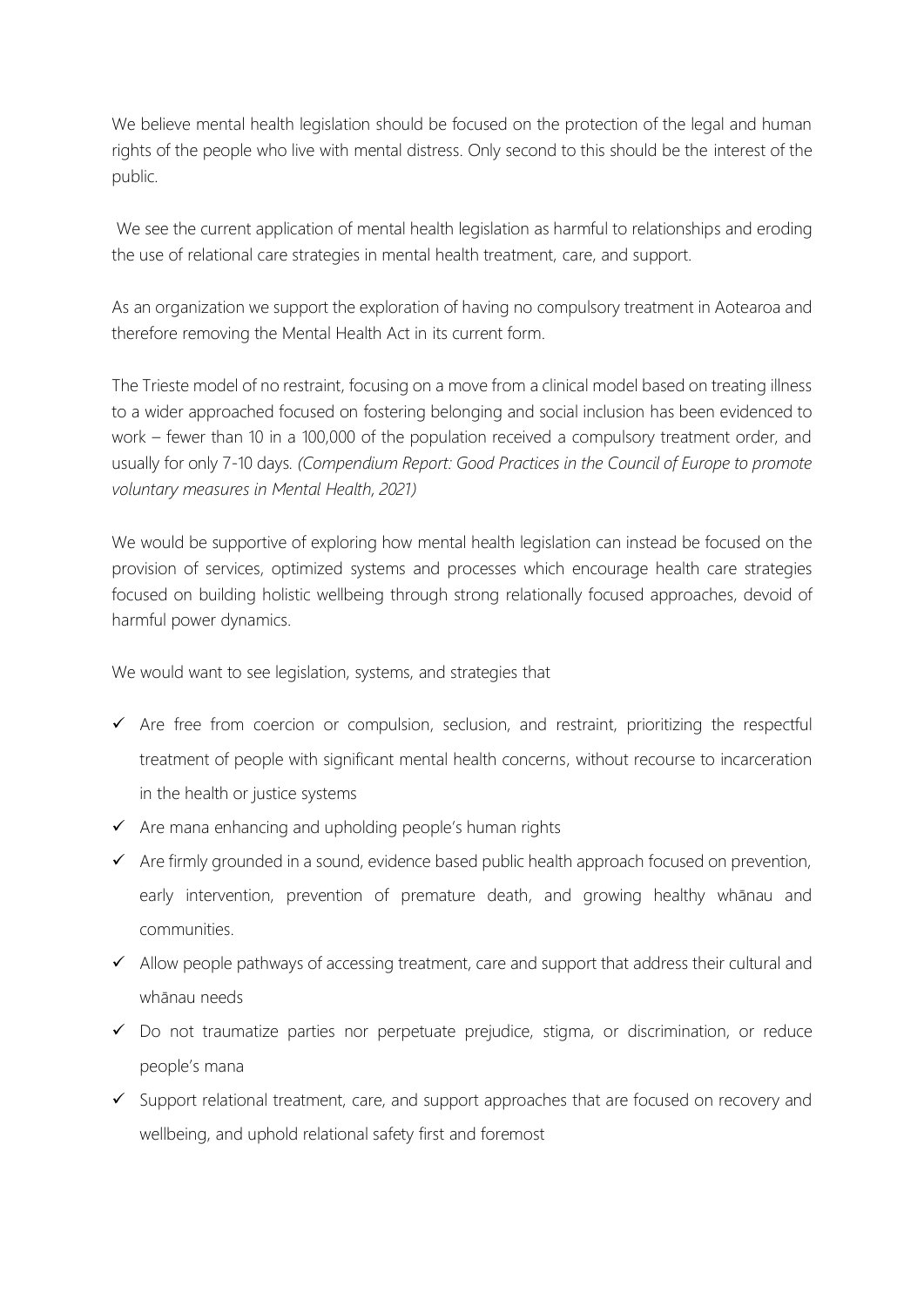- $\checkmark$  Require the presentation of options to the person and quarantee availability of advocacy services
- ✓ Treat mental health as a health issue rather than a risk issue and focus on the causes of any crises not only the effects.
- ✓ Prioritize self-determination and allow advanced directives to the extent of requiring explicit documentation and rationale in detailed processes
- ✓ Recognise and respond well to the concerns and support needs of whānau
- $\checkmark$  Hold those who apply the law accountable to both the people affected by the law and their whānau and an external monitoring agency.

We considered the use of any compulsion to potentially be only two-fold

- $\checkmark$  Explicitly at the request of the individual and their whānau, and directed by clear, unambiguous advanced directives
- ✓ For assessment purposes (excluding treatment) and limited to a brief period of review (no more than seven days) to determine future options and next steps. These future options should be considered by the person alongside their whānau and potentially with the support from an advocate.

Where compulsion is considered, we suggest processes should take place within an Open Dialogue approach, within a healing environment that removes the powerful and negative dynamic created by the interplay of psychiatry and the legal system.

The 'Open Dialogue Approach to Acute Psychosis' is a Finnish practice that is now operating in countries as diverse as Norway, Denmark, the UK, Italy, Portugal, Germany, Poland, the Netherlands, USA, and Australia. Care decisions are made in the presence of the individual and her/his wider networks. Psychotherapeutic approaches are taken to promote dialogue between the person and her/his support network.

#### **Capacity and Decision-making**

Deciding not to engage with treatment can be an entirely reasonable decision, considering that compulsory treatment options are too often centered around the use of medication. There can be serious side effects to such treatment as anti-psychotic medication has proven to contribute to irreversible, negative health conditions and increase the risk of early death or dementia. Unfortunately, when it comes to one's mental health, informed consent is not required from people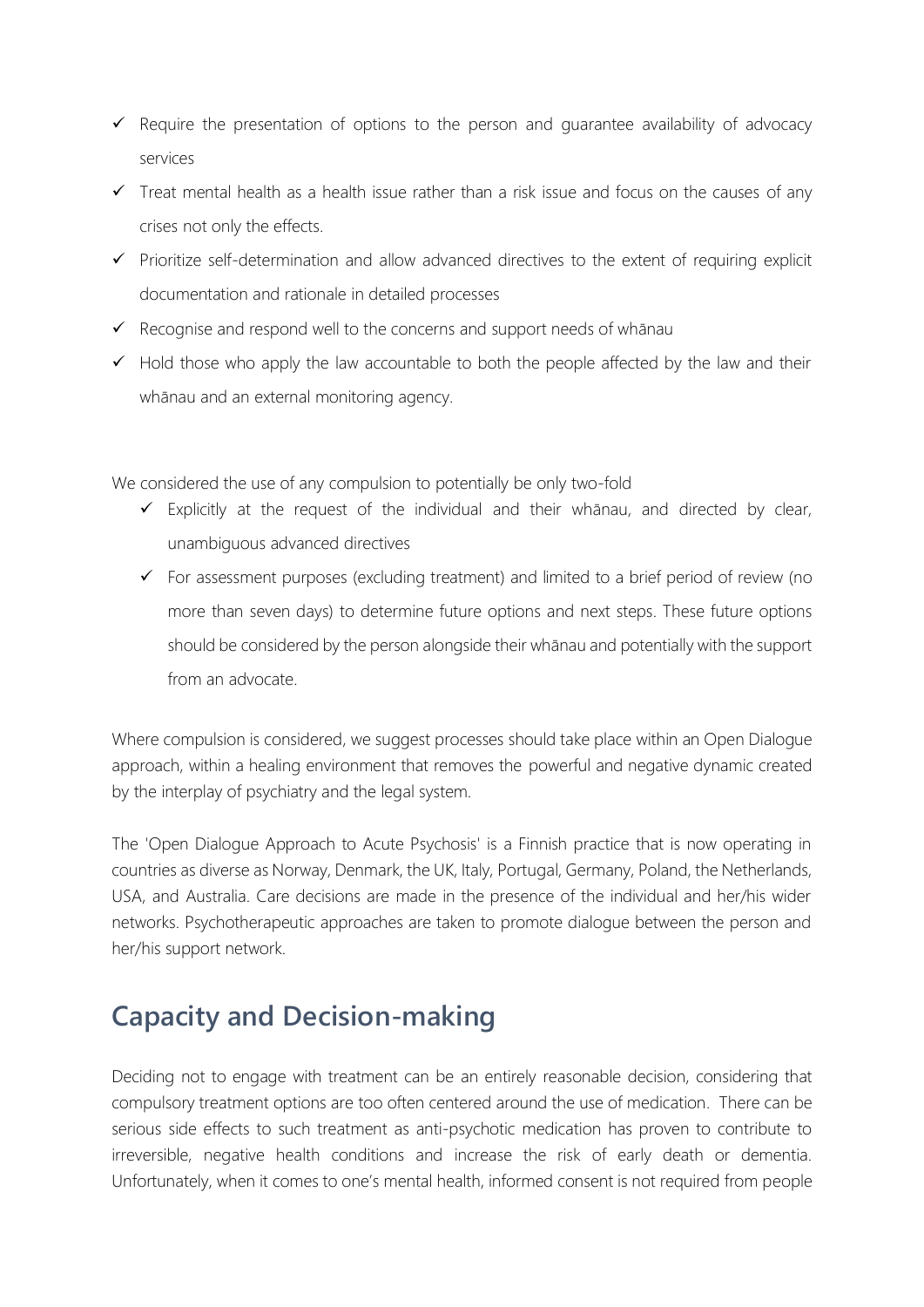who are compelled to undergo treatment that are perceived to imposes a significant risk to one's health, unlike what is experience in the rest of the health sector. Proponents of compulsory treatment claim that this difference is due to the lack of ability to make a sane decision during psychosis, and thus during psychotic episodes, professionals need to decide over the patients' lives.

We would argue against the above statement. We propose that 'sane decisions' are decisions based on subjectively selected arguments. Hence, gaps between professional and individual assessments of any one situation would be quite common. In physical illnesses such as cancer, many patients decide to take part in a treatment despite medical opinion proving it is not evidence-based or refuse treatment despite medical opinion that it is needed – and all these decisions are based on purely personal beliefs and fears, or even religious grounds. Such patients' capacity to make decisions over their own future is not questioned, even though fear of death or fear of pain might also alter one's perception and judgment.

It is generally accepted that decision-making capacity is not fixed and approaches to addressing decision-making capacity should therefore be agile and responsive. We support the approach that no psychiatric treatment should take place without the informed consent of the individual, or whānau in the case of minors.

Where decision making capacity is in question, it is important for advanced directives to be used in collaboration with whānau and/or advocates. We would again recommend a move to Open Dialogue approaches in supporting decision-making.

Additionally, we would envisage the availability of an advocacy and support system which offers personal support and individual advocacy for persons experiencing crisis or temporary disruption to their decision-making capacity. The 'advocates' would be statutorily appointed to assist a person to make decisions in a facilitative rather than coercive fashion.

### **Seclusion, restraint, and other restrictive practices**

The use of restraint to control behaviour occurs in a wide range of institutional and other settings in Aotearoa and around the world. These practices are controversial due to the adverse physical and psychological impacts that may result, particularly as some forms involve serious deprivation of freedom and autonomy, interference with personal integrity and loss of dignity. Our stance is the seclusion and restraint should be eliminated.

The practice of physical and other restrictive practices has been named as a particularly traumatic part of "treatment" by people with lived experience. Negative effects can include psychological and physical harm, damage to the therapeutic relationship, and violations of human rights. Staff may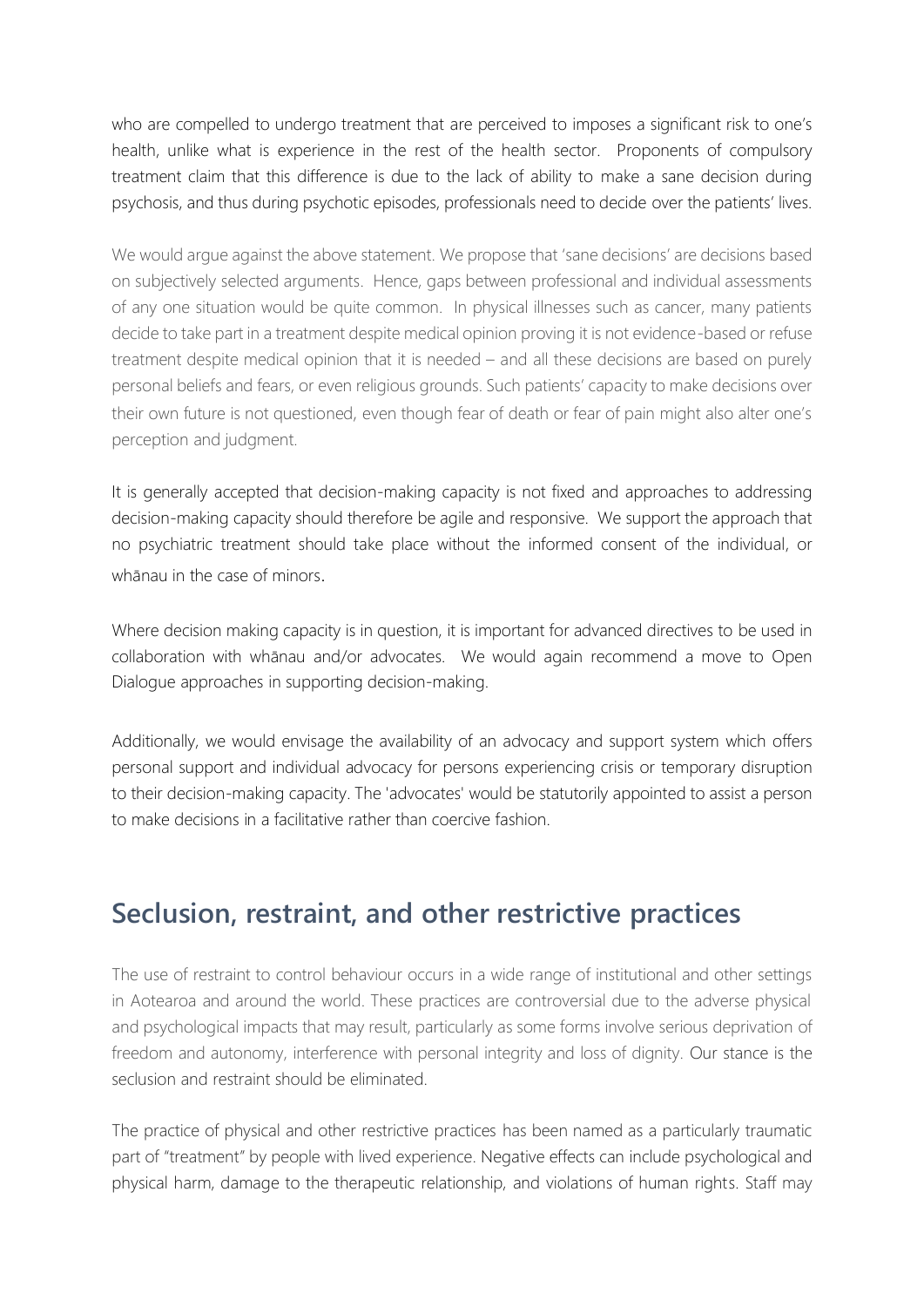believe they are protecting the individual in the short-term, but the long-term effects could be detrimental, flying in the face of a nurse's ethical responsibility to prevent harm and uphold peoples' rights to autonomy. While the practice may be state sanctioned, the physical, emotional experience and sequelae may be like assault.

The use of trauma informed approaches and developing a framework that require trauma competence amongst all staff would be an essential step forward. This requires a cultural shift that incorporates a focus on strengths and skills building rather than behavioural control. Changing nursing care practices and the associated culture on acute psychiatric inpatient units requires imagination, determination, and commitment by individual health professionals as well as leaders of health services, to be successful and sustainable. Policy and clear guidance around restrictive practices are essential to ultimately eliminate the use of such practices within inpatient units. Even the transportation of people to inpatient units by police needs to be reconsidered in terms of restrictive practices

We know there will be submissions to this Act where people will share stories that will highlight perspectives of physical restraint and compulsion under the current legislation being the "only option" to prevent harm to the person. In some cases, people may even express some gratitude for these steps. We believe that this "only option" viewpoint is heavily influenced by the resources that would have been available to the person and their whānau along their journey, culminating in crisis. We believe additional resources for community and whānau, and shifted accountabilities under legislation (and therefore directions taken) would provide different outcomes in a vast majority of cases.

We also know that there has been considerable rhetoric about the safety of staff in inpatient wards, particularly where people may be experiencing extreme distress, confusion and or transient psychosis as an immediate result of drug taking, i.e., methamphetamine psychosis. We suggest that better outcomes for all, including staff, would be seen with the provision of resources and processes that support adequately the needs of those experiencing an extreme drug reaction. In short, we don't believe it serves individuals, staff or others present on the ward, let alone the cause of the for people who are experiencing significant mental distress.

It is important to note that neither voluntary nor compulsory admission into a hospital necessarily means that the person will undergo 'treatment' there, even if relatives and friends believe that this is the case. Patients often spend weeks in a hospital without other therapies than medication. We would therefore recommend that a "de-institutional" approach be adopted where the restrictive use of hospital treatment in closed or locked wards, are reduced significantly and replaced by community-based, whānau-centred options that include

- $\checkmark$  Peer alternatives advocacy, support, and acute alternatives
- ✓ Home-based treatment options and alternatives